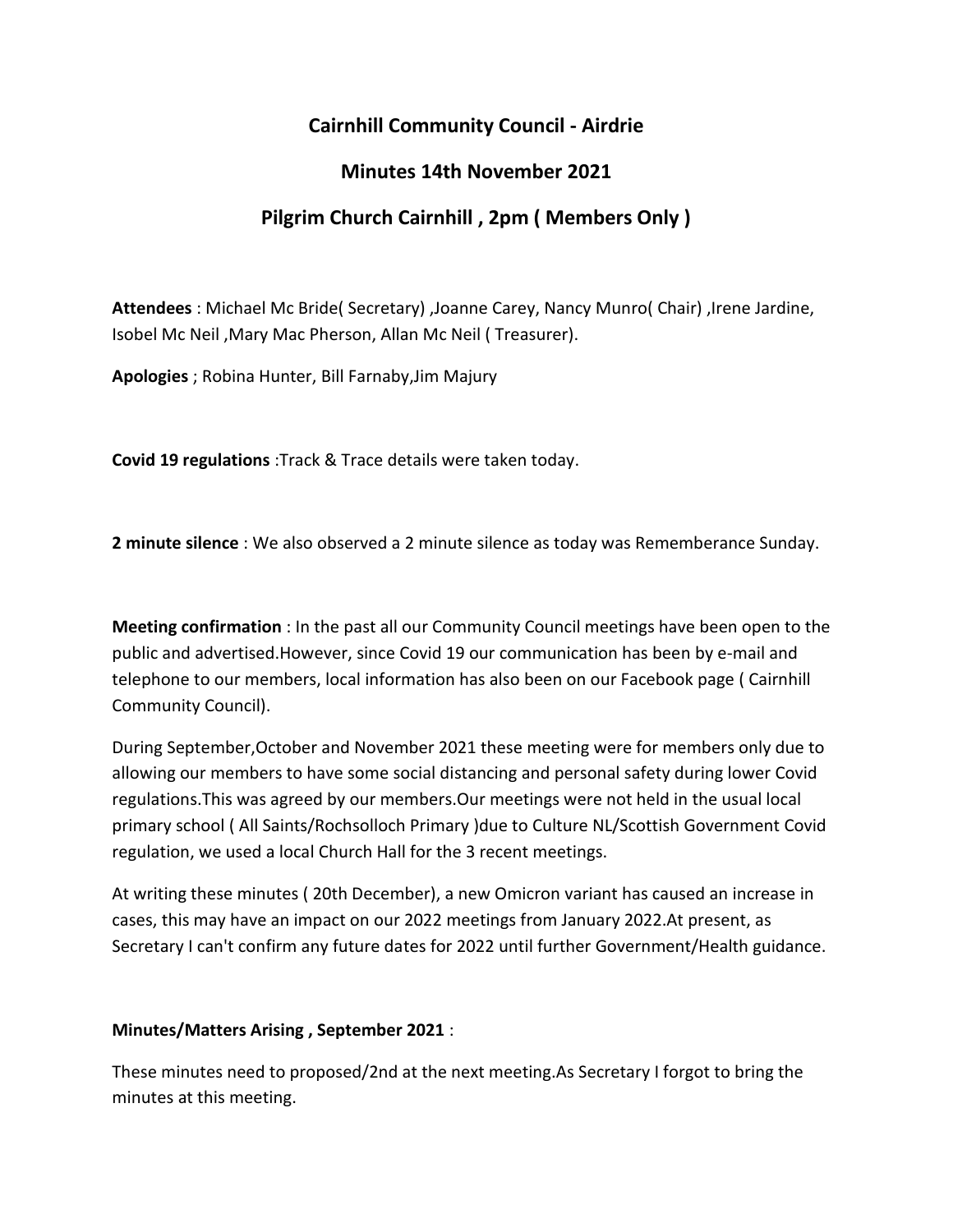**Finance**: Our Treasurer ( Allan Mc Neil), gave us an update and produced a current Community Council Bank statement, this was handed to our members to view and discuss.

The balance of the bank statement of 20th October 2021 was ; £3220.51

Our treasurer also received receipts for : High Viz,Litter Pickers,Gloves for £249.90, and a receipt from Nancy Munro on behalf of Airdrie Academy for £100 as our donation for a Charity cause for school PE equipment.Secretary ( Michael Mc Bride) will arrange for a receipt from Pilgrim Church for the Hall hire for 3 months.

**Visitors** :No visitors present

**Councillors** :No Councillors present

#### **Communication:**

Secretary ( Michael Mc Bride ) covered the following:

\*Planning application 18/00890/PPP proposal from Orchard Brae to build on local greenbelt. Our members decided to write individual objections and these were posted to NLC Planning.

\*Michael summarised the Community Board - Airdrie from Thursday 2nd September.

\*Michael summarised the NLC Budget Community listening Event for budget 2022/23.

\*Also highlighted anymore thoughts on a proposed Cairnhill Playpark ( Continue into 2022).

\*Michael updated on the 3 Cairnhill enhancement projects, work will start in November and will continue into 2022.

\*Michael discussed the Litter picking events that need to be planned in 2022.

\*Thoughts on a possible Cairnhill Christmas tree for 2022....tbc.

\*New Monklands Hospital update.

\*Speeding Vehicles on Cairnhill Road,Victoria Place and Sikeside Road, Michael will discuss this at Community Board meeting during November 2021.

\*Integrated Fire Alarm update, new law from end of February 2022, and concerns from some members - Michael will add this to the Community Board online meeting during November 2021.